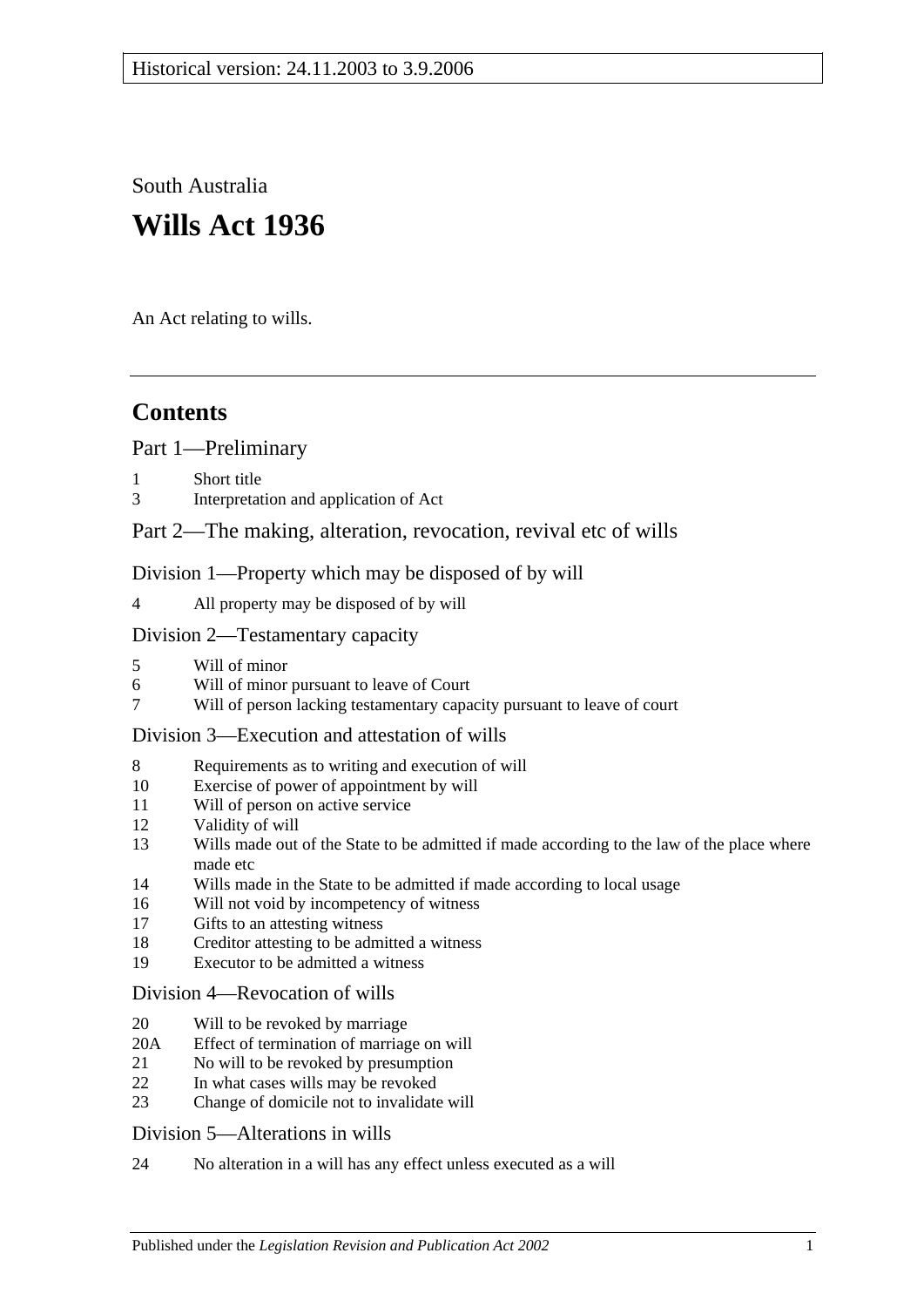#### [Division 6—Revival of wills](#page-9-4)

#### 25 [How revoked will is to be revived](#page-9-5)

#### [Division 7—Rectification of wills](#page-10-0)

25AA [Power of rectification](#page-10-1)

#### [Part 3—Validity of wills made outside the State](#page-10-2)

- 25A [Interpretation and application](#page-10-3)
- 25B [General rule as to formal validity](#page-11-0)
- 25C [Additional rules](#page-11-1)
- 25D [Validity of statutory wills made outside the State](#page-11-2)
- [Part 4—Construction of wills](#page-12-0)
- 26 [When a devise not to be rendered inoperative etc](#page-12-1)
- 27 [A will to speak from the death of the testator](#page-12-2)
- 28 [What a residuary devise includes](#page-12-3)
- 29 [What estates a general devise includes](#page-12-4)
- 30 [What property subject to a power of appointment a general gift includes](#page-12-5)
- 31 [How a devise without words of limitation is to be construed](#page-13-0)
- 32 [How the words "die without issue" or "die without leaving issue" are to be construed](#page-13-1)
- 33 [No devise to trustees or executors etc operates to pass a chattel interest](#page-13-2)
- 34 [Trustees under an unlimited devise etc to take the fee](#page-13-3)
- 35 [Devises of estates tail do not lapse](#page-13-4)
- 36 [Gifts to children or other issue who leave issue living at the testator's death do not lapse](#page-14-0)
- 37 [Validity of certain wills](#page-14-1)
- 38 [References to valuations made or accepted for succession duty purposes etc to be](#page-14-2)  construed, [where appropriate, as references to valuations made by competent valuers](#page-14-2)

[Legislative history](#page-15-0)

## <span id="page-1-0"></span>**The Parliament of South Australia enacts as follows:**

# **Part 1—Preliminary**

#### <span id="page-1-1"></span>**1—Short title**

This Act may be cited as the *Wills Act 1936*.

## <span id="page-1-2"></span>**3—Interpretation and application of Act**

(1) In this Act, unless the contrary intention appears—

*adult* means a person of or over the age of 18 years; *the Court* means the Supreme Court of South Australia; *minor* means a person under the age of 18 years;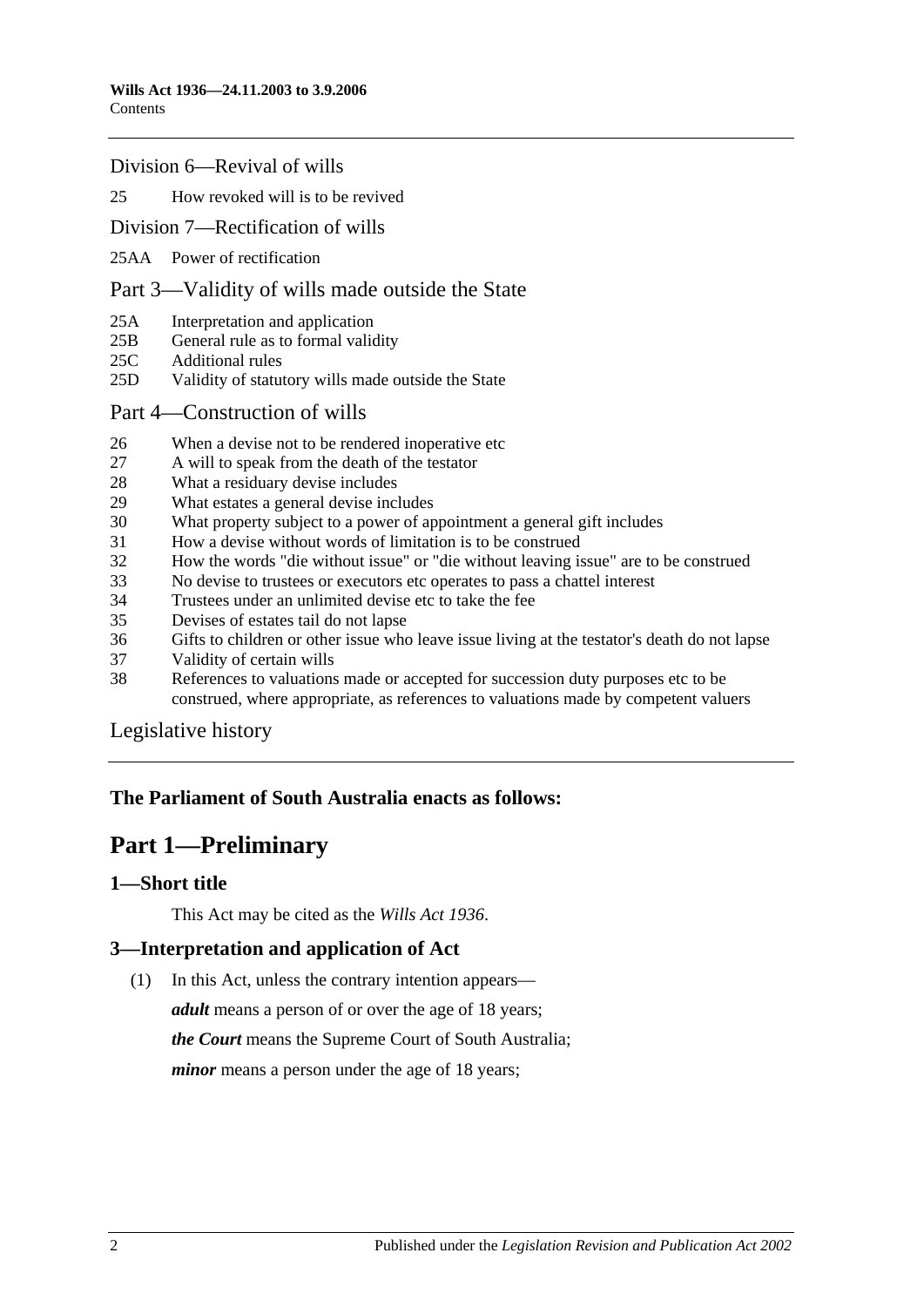*personal estate* includes leasehold estates and other chattels real and money, shares of Government and other funds, securities for money (not being real estates), debts, choses in action, rights, credits, goods, and all other property whatsoever which, prior to the coming into operation of *[The Intestate Real Estates Distribution Act](http://www.legislation.sa.gov.au/index.aspx?action=legref&type=act&legtitle=The%20Intestate%20Real%20Estates%20Distribution%20Act%201867) 1867* devolved by law upon the executor or administrator and any share or interest in any such personal estate;

*real estate* includes messuages, lands, rents, and hereditaments, whether freehold or of any other tenure, and whether corporeal, incorporeal, or personal, and any estate, right or interest (other than a chattel interest) therein;

*the Registrar* means the Registrar of Probates or a deputy Registrar of Probates;

will includes testament, codicil, appointment by will or by writing in the nature of a will in exercise of a power and a disposition by will and testament or devise of the custody and tuition of any child by virtue of the Imperial Act passed in the twelfth year of the reign of King Charles the Second, Chapter 24, and any other testamentary disposition.

- (2) Except where this Act otherwise provides, this Act applies to every will made on or after 1 January, 1838. Every will re-executed or republished or revived by any codicil will, for the purposes of this Act, be taken to have been made at the time at which the will or codicil was so re-executed, republished or revived.
- (3) This Act does not extend to any estate *pur autre vie* of any person who died before 1 January, 1838.

# <span id="page-2-0"></span>**Part 2—The making, alteration, revocation, revival etc of wills**

## <span id="page-2-1"></span>**Division 1—Property which may be disposed of by will**

## <span id="page-2-2"></span>**4—All property may be disposed of by will**

- (1) Every person may devise, bequeath or dispose of by his or her will, executed in the manner required by this Act, all real estate and all personal estate to which the person is entitled either at law or in equity at the time of his or her death and which if not so devised, bequeathed or disposed of would devolve upon the heir at law of the person or (if he or she became entitled by descent) of his or her ancestor or upon his or her executor or administrator.
- (2) The power given by this section extends to—
	- (a) any estate *pur autre vie* whether there is or is not any special occupant of the estate and whether the estate is freehold or of any other tenure and whether it is a corporeal or incorporeal hereditament;
	- (b) every contingent, executory or other future interest in any real or personal estate whether the testator is or is not ascertained as the person or one of the persons in whom that interest may become vested, and whether the testator is entitled to that interest under the instrument by which it was created or under any disposition of the interest by deed or will;
	- (c) every right of entry for condition broken and every other right of entry;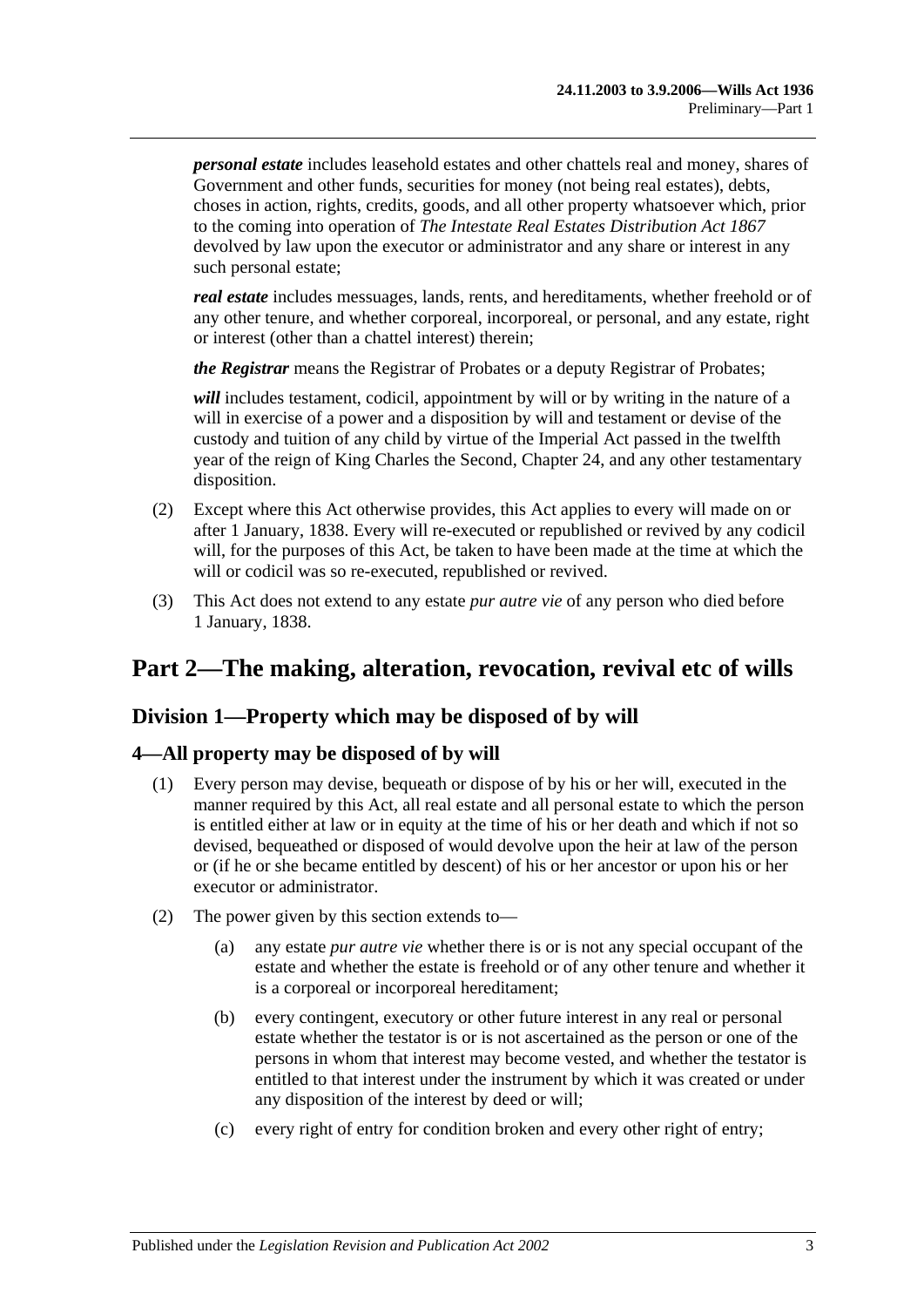Part 2—The making, alteration, revocation, revival etc of wills Division 1—Property which may be disposed of by will

> (d) any such estate, interest, right or other real or personal estate as mentioned in this section to which the testator is entitled at the time of his or her death, notwithstanding that he or she became so entitled subsequently to the execution of his or her will.

## <span id="page-3-0"></span>**Division 2—Testamentary capacity**

## <span id="page-3-1"></span>**5—Will of minor**

- (1) Subject to this Act, a minor cannot make, alter or revoke a will.
- (2) A minor who is or has been married may make, alter or revoke a will as if he or she were an adult.
- (3) A minor may make a will in contemplation of marriage (and may alter or revoke such a will) but the will is of no effect unless the contemplated marriage is solemnised.

## <span id="page-3-2"></span>**6—Will of minor pursuant to leave of Court**

- (1) The Court may, on application by a minor, make an order authorising the minor to make or alter a will in specific terms approved by the Court, or to revoke a will.
- (2) An authorisation under this section may be granted on such conditions as the Court thinks fit.
- (3) Before making an order under this section, the Court must be satisfied that—
	- (a) the minor understands the nature and effect of the proposed will, alteration or revocation; and
	- (b) the proposed will, alteration or revocation accurately reflects the intentions of the minor; and
	- (c) it is reasonable in all the circumstances that the order should be made.
- (4) A will or instrument altering or revoking a will made pursuant to an order under this section—
	- (a) must be executed as required by law and one of the attesting witnesses must be the Registrar or the Public Trustee; and
	- (b) must be deposited for safe custody with the Registrar under section 13 of the *[Administration and Probate Act](http://www.legislation.sa.gov.au/index.aspx?action=legref&type=act&legtitle=Administration%20and%20Probate%20Act%201919) 1919*.
- (5) The will may not be withdrawn from deposit with the Registrar by the minor unless the Court has made an order authorising the minor to revoke the will or the minor has attained the age of 18 years or is married.

## <span id="page-3-3"></span>**7—Will of person lacking testamentary capacity pursuant to leave of court**

- (1) The Court may, on application by any person made with the leave of the Court, make an order authorising the making or alteration of a will in specific terms approved by the Court, or the revocation of a will, on behalf of a person who lacks testamentary capacity.
- (2) An authorisation under this section may be granted on such conditions as the Court thinks fit.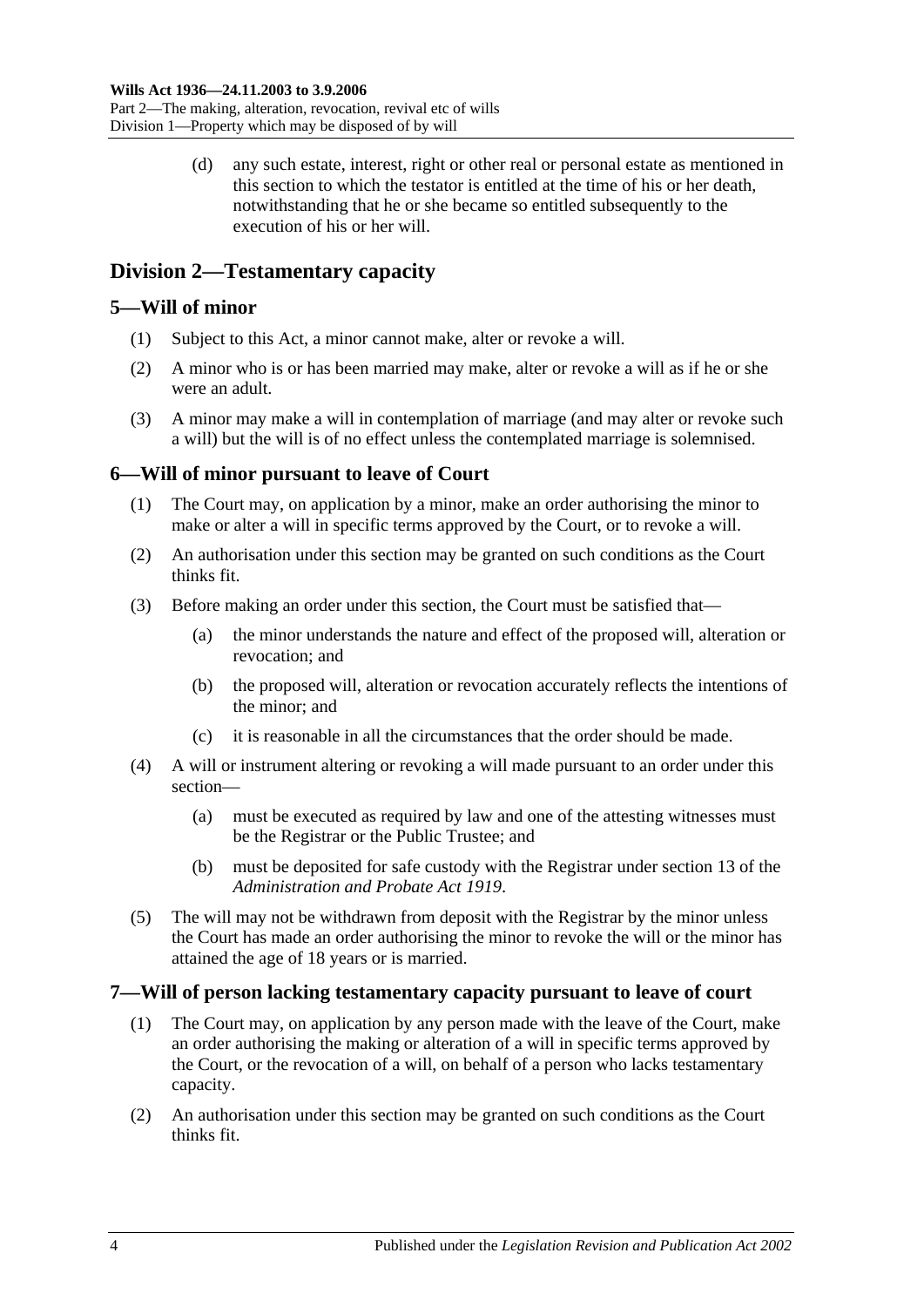- (3) Before making an order under this section, the Court must be satisfied that—
	- (a) the person lacks testamentary capacity; and
	- (b) the proposed will, alteration or revocation would accurately reflect the likely intentions of the person if he or she had testamentary capacity; and
	- (c) it is reasonable in all the circumstances that the order should be made.
- (4) In considering an application for an order under this section, the Court must take into account the following matters:
	- (a) any evidence relating to the wishes of the person;
	- (b) the likelihood of the person acquiring or regaining testamentary capacity;
	- (c) the terms of any will previously made by the person;
	- (d) the interests of—
		- (i) the beneficiaries under any will previously made by the person;
		- (ii) any person who would be entitled to receive any part of the estate of the person if the person were to die intestate;
		- (iii) any person who would be entitled to claim the benefit of the *[Inheritance \(Family Provision\) Act](http://www.legislation.sa.gov.au/index.aspx?action=legref&type=act&legtitle=Inheritance%20(Family%20Provision)%20Act%201972) 1972* in relation to the estate of the person if the person were to die;
		- (iv) any other person who has cared for or provided emotional support to the person;
	- (e) any gift for a charitable or other purpose the person might reasonably be expected to give by a will;
	- (f) the likely size of the estate;
	- (g) any other matter that the Court considers to be relevant.
- (5) An order may be made under this section in relation to a minor.
- (6) The Court is not bound by rules of evidence in proceedings under this section.
- (7) The following persons are entitled to appear and be heard at proceedings under this section:
	- (a) the person in relation to whom the order is proposed to be made;
	- (b) a legal practitioner representing the person or, with the leave of the Court, some other person representing the person;
	- (c) the person holding or acting in the office of Public Advocate under the *[Guardianship and Administration Act](http://www.legislation.sa.gov.au/index.aspx?action=legref&type=act&legtitle=Guardianship%20and%20Administration%20Act%201993) 1993*;
	- (d) the person's administrator, if one has been appointed under the *[Guardianship](http://www.legislation.sa.gov.au/index.aspx?action=legref&type=act&legtitle=Guardianship%20and%20Administration%20Act%201993)  [and Administration Act](http://www.legislation.sa.gov.au/index.aspx?action=legref&type=act&legtitle=Guardianship%20and%20Administration%20Act%201993) 1993*;
	- (e) the person's guardian or enduring guardian, if one has been appointed under the *[Guardianship and Administration Act](http://www.legislation.sa.gov.au/index.aspx?action=legref&type=act&legtitle=Guardianship%20and%20Administration%20Act%201993) 1993*;
	- (f) the person's manager, if one has been appointed under the *[Aged and Infirm](http://www.legislation.sa.gov.au/index.aspx?action=legref&type=act&legtitle=Aged%20and%20Infirm%20Persons%20Property%20Act%201940)  [Persons' Property Act](http://www.legislation.sa.gov.au/index.aspx?action=legref&type=act&legtitle=Aged%20and%20Infirm%20Persons%20Property%20Act%201940) 1940*;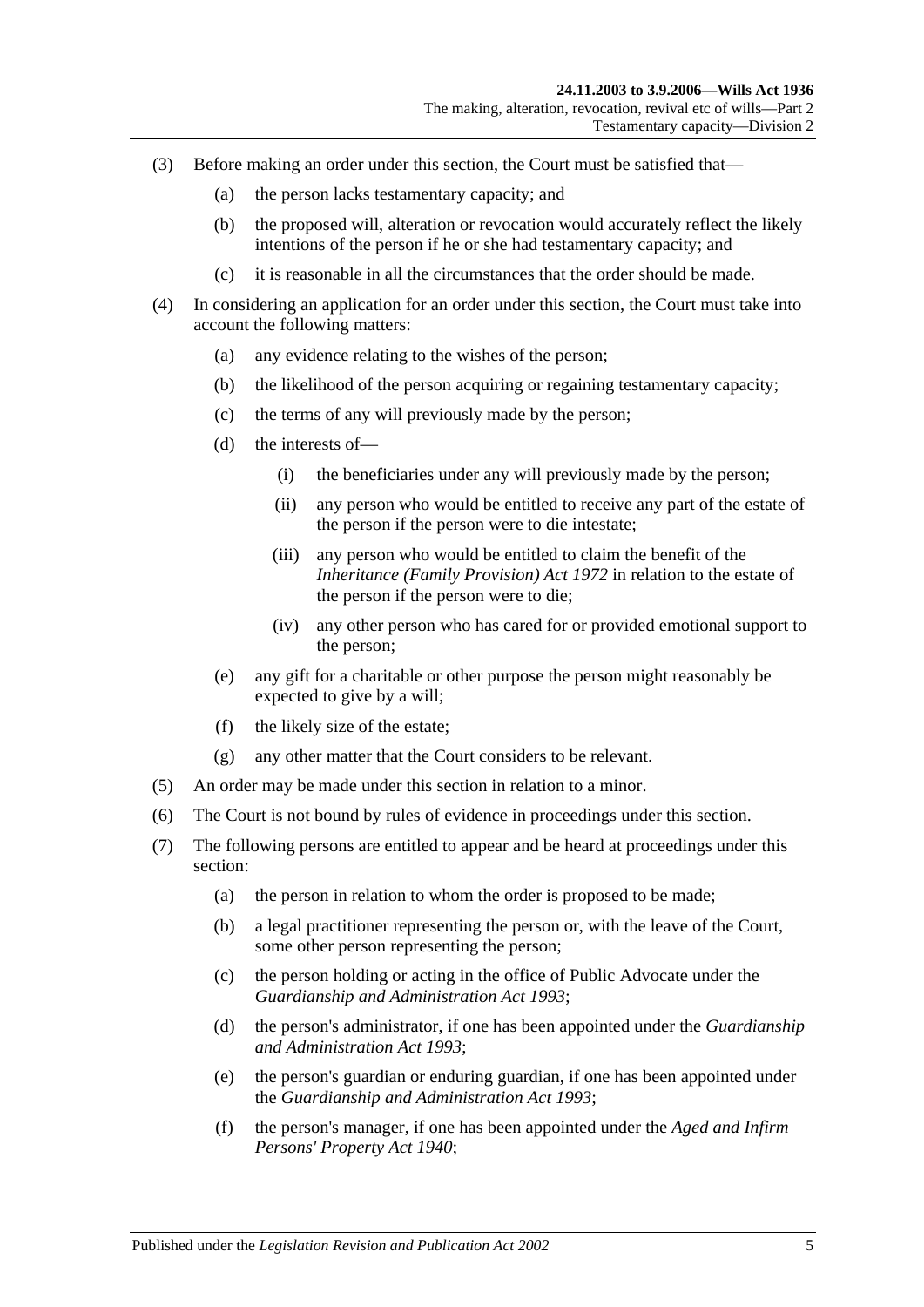- (g) the person's attorney, if one has been appointed under an enduring power of attorney;
- (h) any other person who has, in the opinion of the Court, a proper interest in the matter.
- (8) In determining an application under this section, the Court may make such incidental orders relating to costs or other matters as it thinks fit.
- (9) A will or instrument altering or revoking a will made pursuant to an order under this section must be executed as follows:
	- (a) it must be signed by the Registrar; and
	- (b) it must be sealed with the seal of the Court.
- (10) The will or instrument altering or revoking a will must be retained by the Registrar and will be taken to have been deposited with the Registrar under section 13 of the *[Administration and Probate Act](http://www.legislation.sa.gov.au/index.aspx?action=legref&type=act&legtitle=Administration%20and%20Probate%20Act%201919) 1919*.
- (11) The will may not be withdrawn from deposit with the Registrar by or on behalf of the person on whose behalf it was made unless the Court has made an order under this section authorising the revocation of the will (in which case the Registrar must withdraw it on presentation of a copy of the order) or the person has acquired or regained testamentary capacity.
- (12) In this section—

*testamentary capacity* means the capacity to make a will<sup>1</sup>.

- **Note—**
	- 1 The cause of incapacity to make a will may arise from mental incapacity or from physical incapacity to communicate testamentary intentions.

## <span id="page-5-0"></span>**Division 3—Execution and attestation of wills**

#### <span id="page-5-1"></span>**8—Requirements as to writing and execution of will**

Subject to this Act, no will is valid unless it is in writing and executed in the following manner:

- (a) it must be signed by the testator or by some other person in the testator's presence and by the testator's direction; and
- (b) it must appear, on the face of the will or otherwise, that the testator intended by the signature to give effect to the will; and
- (c) the signature must be made or acknowledged by the testator in the presence of two or more witnesses present at the same time; and
- (d) the witnesses must attest and sign the will (but no form of attestation is necessary); and
- (e) the signatures of the witnesses must be made or acknowledged in the presence of the testator (but not necessarily in the presence of each other).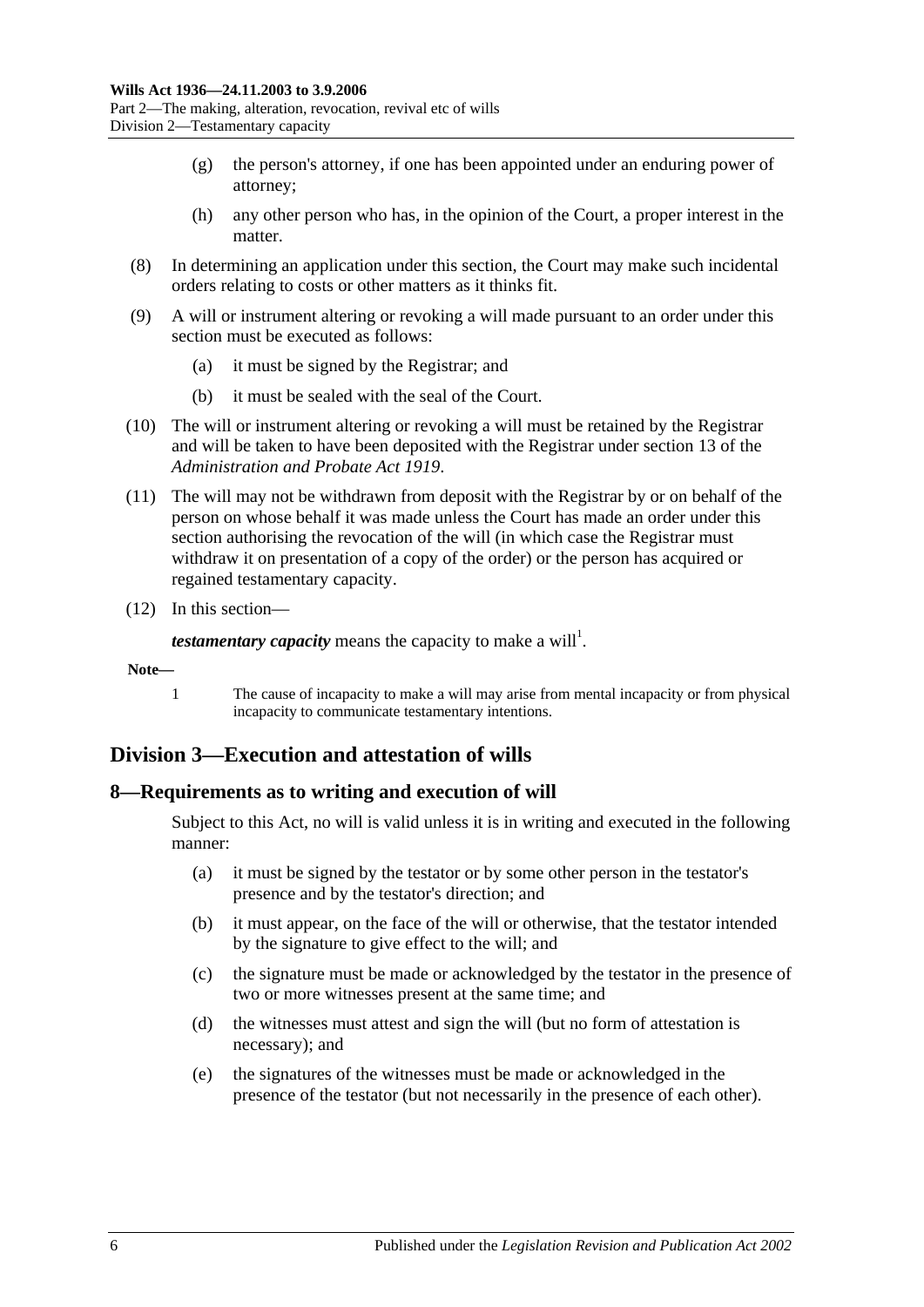#### <span id="page-6-0"></span>**10—Exercise of power of appointment by will**

Where a person holds a power of appointment that is exercisable by will—

- (a) the provisions of this Act relating to the formalities with which the will must be executed apply in relation to the will notwithstanding that the power has been conferred on condition that a will made in exercise of the power should be executed with some other or lesser formality; and
- (b) the power may be exercised by a will executed in accordance with this Act notwithstanding that the power has been conferred on condition that a will made in exercise of the power should be executed with some other or additional formality.

#### <span id="page-6-1"></span>**11—Will of person on active service**

Any person who is on active service as a member of a military, naval or air force of the Commonwealth may dispose of his or her real and personal property by nuncupative will.

#### <span id="page-6-2"></span>**12—Validity of will**

- (1) A will is valid if executed in accordance with this Act, notwithstanding that the will is not otherwise published.
- (2) Subject to this Act, if the Court is satisfied that—
	- (a) a document expresses testamentary intentions of a deceased person; and
	- (b) the deceased person intended the document to constitute his or her will,

the document will be admitted to probate as a will of the deceased person even though it has not been executed with the formalities required by this Act.

- <span id="page-6-4"></span>(3) If the Court is satisfied that a document that has not been executed with the formalities required by this Act expresses an intention by a deceased person to revoke a document that might otherwise have been admitted to probate as a will of the deceased person, that document is not to be admitted to probate as a will of the deceased person.
- (4) This section applies to a document whether it came into existence within or outside the State.
- (5) Rules of Court may authorise the Registrar to exercise the powers of the Court under this section.

## <span id="page-6-3"></span>**13—Wills made out of the State to be admitted if made according to the law of the place where made etc**

Every will made out of the State before the commencement of the *[Wills Act](http://www.legislation.sa.gov.au/index.aspx?action=legref&type=act&legtitle=Wills%20Act%20Amendment%20Act%201966)  [Amendment Act](http://www.legislation.sa.gov.au/index.aspx?action=legref&type=act&legtitle=Wills%20Act%20Amendment%20Act%201966) 1966* by a testator who has died or dies after 22 October, 1895 (whatever may be the domicile of the testator at the time of making the will or at the time of his or her death) will, as regards personal estate, be held to be well executed for the purpose of being admitted in the State to probate if it is made according to the forms required either by the law of the place where it was made, or by the law of the place where the testator was domiciled when it was made, or by the laws then in force in that part of Her Majesty's dominions that constituted his or her domicile of origin.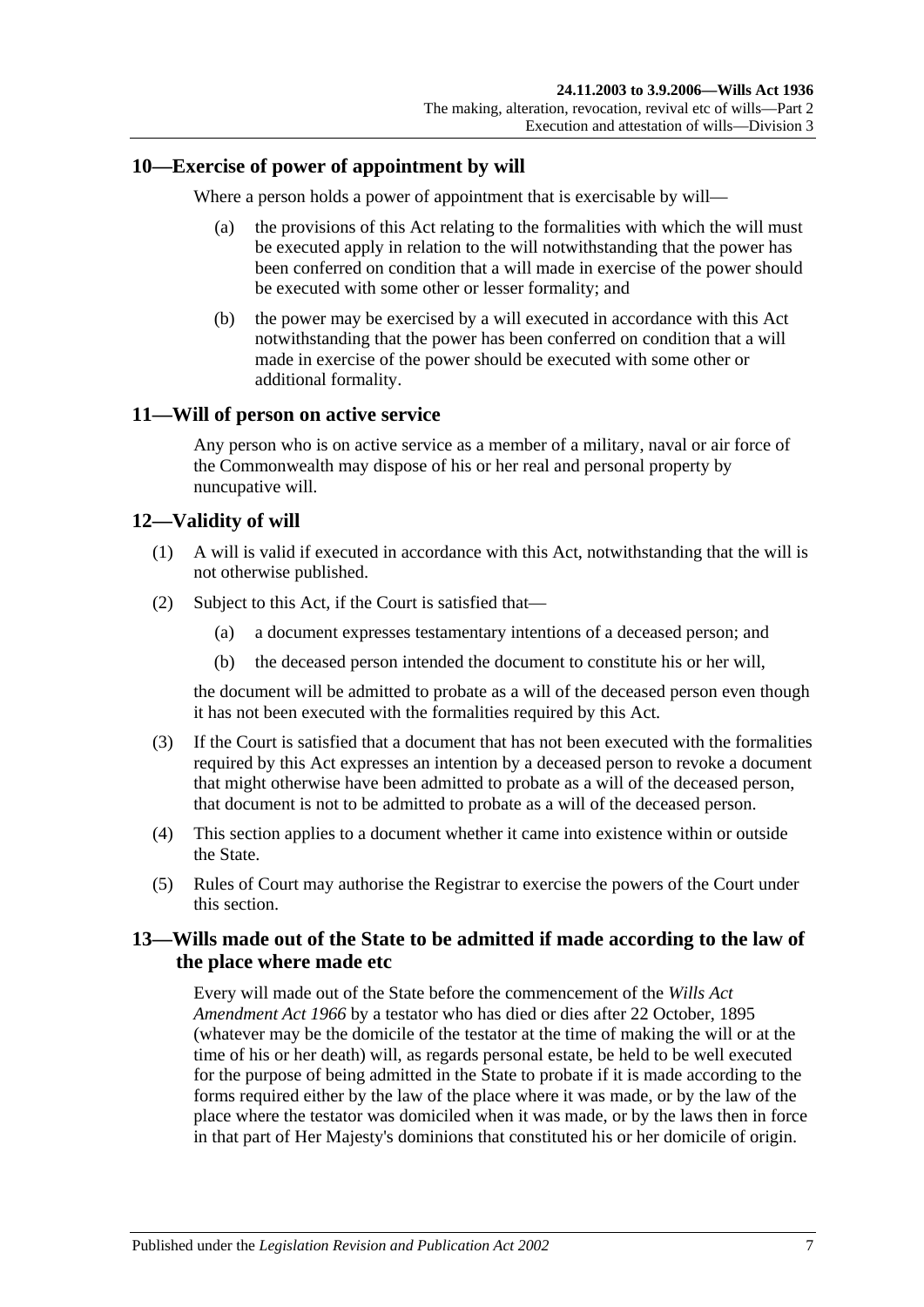## <span id="page-7-0"></span>**14—Wills made in the State to be admitted if made according to local usage**

Every will made within the State before the commencement of the *[Wills Act](http://www.legislation.sa.gov.au/index.aspx?action=legref&type=act&legtitle=Wills%20Act%20Amendment%20Act%201966)  [Amendment Act](http://www.legislation.sa.gov.au/index.aspx?action=legref&type=act&legtitle=Wills%20Act%20Amendment%20Act%201966) 1966* by a testator who has died or dies after 22 October, 1895 (whatever may be the domicile of the testator at the time of making it or at the time of his or her death) will, as regards personal estate, be held to be well executed, and will be admitted in the State to probate if it is executed according to the forms required by the laws for the time being in force in the State.

## <span id="page-7-1"></span>**16—Will not void by incompetency of witness**

If any person who attests the execution of a will is at the time of the execution of the will or at any time afterwards incompetent to be admitted a witness to prove the execution of the will, the will is not on that account invalid.

#### <span id="page-7-2"></span>**17—Gifts to an attesting witness**

No will or testamentary provision in a will is void by reason only of the fact that the execution of the will is attested by a person, or the spouse of a person, who has or may acquire, in terms of the will or provision, any interest in property subject to the will or provision.

## <span id="page-7-3"></span>**18—Creditor attesting to be admitted a witness**

If by a will any real or personal estate is charged with a debt and a creditor whose debt is so charged or the wife or husband of any such creditor attests the execution of that will, that creditor notwithstanding the charge will be admitted a witness to prove the execution of that will or its validity or invalidity.

## <span id="page-7-4"></span>**19—Executor to be admitted a witness**

No person is on account of being an executor of a will incompetent to be admitted a witness to prove the execution of that will or its validity or invalidity.

## <span id="page-7-5"></span>**Division 4—Revocation of wills**

## <span id="page-7-6"></span>**20—Will to be revoked by marriage**

- (1) Subject to [subsection](#page-7-8) (2), every will made by a man or woman is revoked by his or her marriage (except a will made in exercise of a power of appointment when the real or personal estate thereby appointed would not in default of such appointment pass to his or her heir executor or administrator, or the person entitled as his or her next of kin under the Statute of Distributions).
- <span id="page-7-8"></span>(2) A will made after the commencement of the *[Wills Act Amendment Act](http://www.legislation.sa.gov.au/index.aspx?action=legref&type=act&legtitle=Wills%20Act%20Amendment%20Act%201969) 1969* which is expressed to be made in contemplation of marriage, is not revoked by the solemnisation of the marriage contemplated.

#### <span id="page-7-7"></span>**20A—Effect of termination of marriage on will**

- (1) If, after making a will, the testator's marriage is terminated, the following provisions apply:
	- (a) a disposition of a beneficial interest in property by the will in favour of the testator's former spouse is revoked;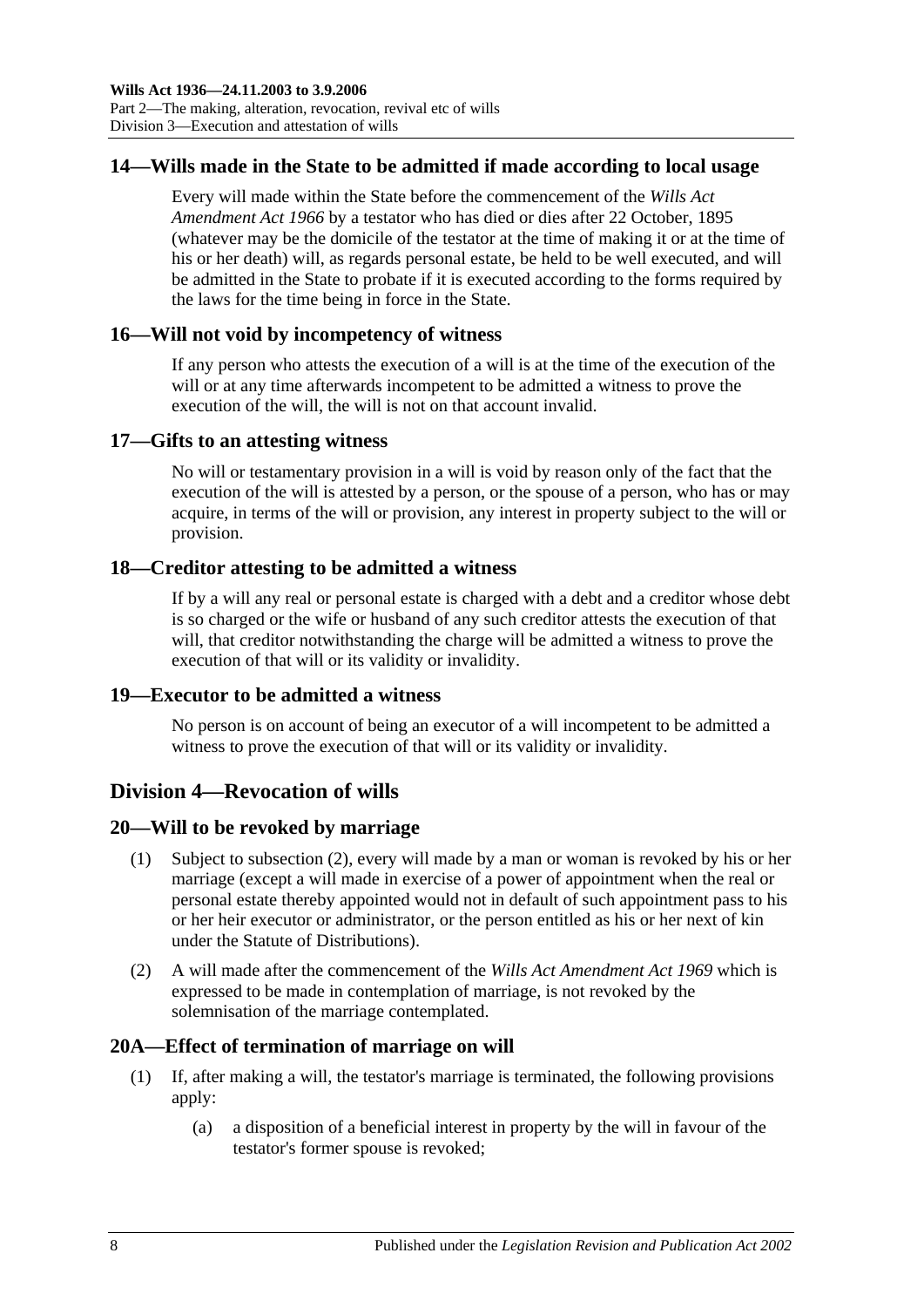- (b) an appointment by the will of the testator's former spouse as executor, trustee or guardian is revoked;
- (c) a grant by the will of a power of appointment exercisable by or in favour of the testator's former spouse is revoked;
- (d) the will is to have effect with respect to the revocation of such a disposition, appointment or grant of a power as if the former spouse had died on the date of termination of the marriage.
- (2) This section does not affect—
	- (a) a disposition or grant of a power in accordance with a contract between the testator and the former spouse under which the testator is or was bound to dispose of property by will in a particular way; or
	- (b) a disposition, appointment or grant of a power if it appears from the terms of the will that the testator intended that the disposition, appointment or grant would have effect despite the termination of the marriage; or
	- (c) a disposition, appointment or grant of a power if the will is re-executed, or a codicil is made to the will, after termination of the marriage and the will or codicil shows no intention of the testator to revoke the disposition, appointment or grant; or
	- (d) the right of a former spouse to make a claim under the *[Inheritance \(Family](http://www.legislation.sa.gov.au/index.aspx?action=legref&type=act&legtitle=Inheritance%20(Family%20Provision)%20Act%201972)  [Provision\) Act](http://www.legislation.sa.gov.au/index.aspx?action=legref&type=act&legtitle=Inheritance%20(Family%20Provision)%20Act%201972) 1972*.
- (3) For the purposes of this section—
	- (a) a marriage is terminated—
		- (i) when a decree of dissolution of a marriage becomes absolute under the Family Law Act;
		- (ii) on the making of a decree of nullity under the Family Law Act in respect of a purported marriage;
		- (iii) on the termination or annulment of a marriage or purported marriage in accordance with the law of a place outside Australia if the termination or annulment is recognised in Australia under the Family Law Act;
	- (b) *disposition* of property by a will includes an appointment of property by will under a power of appointment conferred on the testator;
	- (c) *Family Law Act* means the *Family Law Act 1975* of the Commonwealth, as amended from time to time, or an Act of the Commonwealth enacted in substitution of that Act;
	- (d) *spouse* includes a party to a purported marriage.

#### <span id="page-8-0"></span>**21—No will to be revoked by presumption**

No will is revoked by any presumption of an intention on the ground of an alteration in circumstances.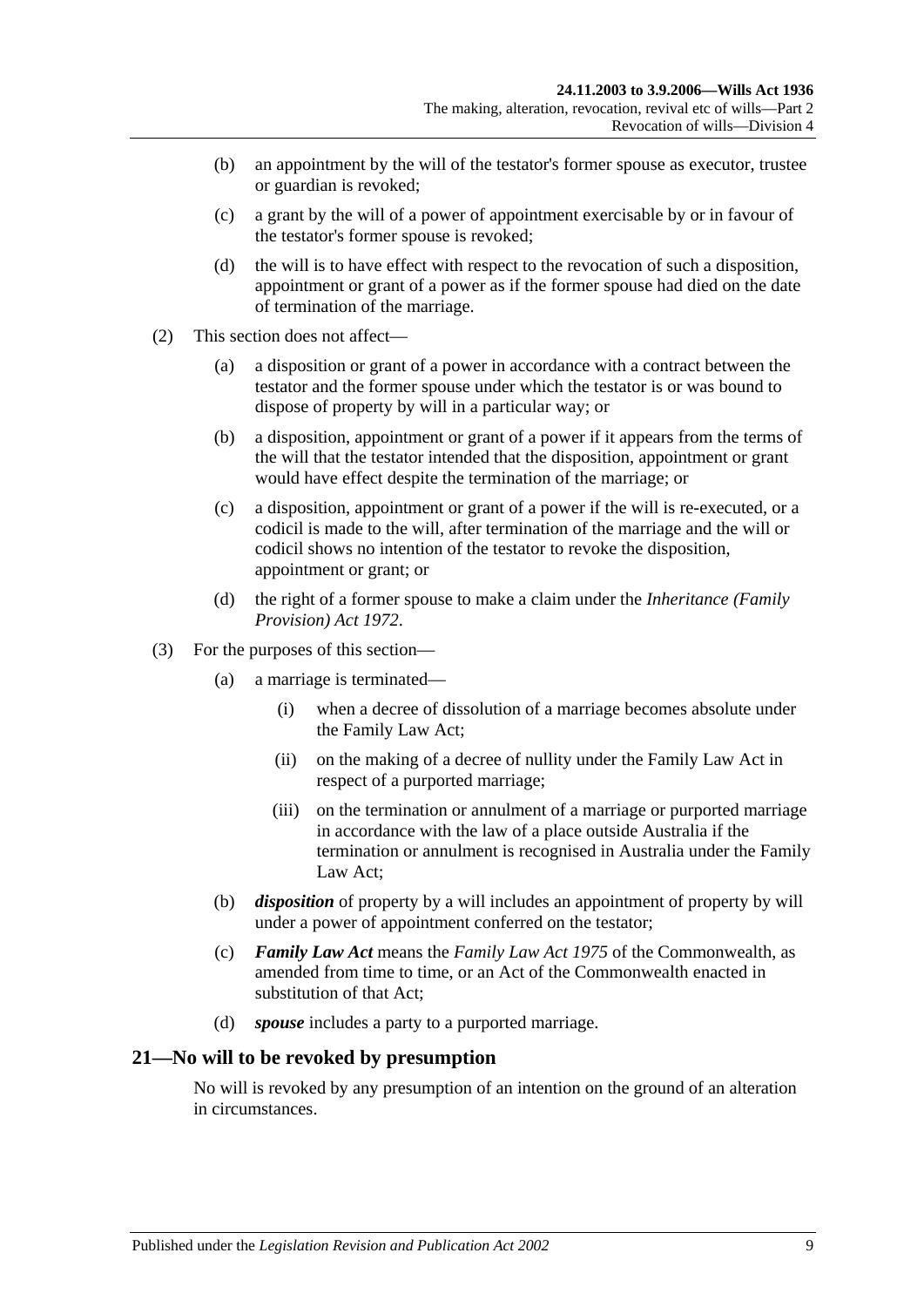#### <span id="page-9-0"></span>**22—In what cases wills may be revoked**

Subject to [section](#page-6-4) 12(3), no will or codicil or any part of a will or codicil is revoked otherwise than—

- (a) by marriage or termination of marriage as provided by this Act; or
- (b) by another will or codicil executed in the manner required by this Act; or
- (c) by some writing declaring an intention to revoke the will or codicil or the part of the will or codicil and executed in the manner in which a will is required by this Act to be executed; or
- (d) by the burning, tearing or otherwise destroying the will or codicil or the part of the will or codicil by the testator or by some person in the testator's presence and by the testator's direction with the intention of revoking it.

#### <span id="page-9-1"></span>**23—Change of domicile not to invalidate will**

No will made by a testator who has died or dies after 22 October, 1895, will be held to be revoked, or to have become invalid, nor will the construction of the will be altered, by reason of any subsequent change of domicile of the person making the will.

## <span id="page-9-2"></span>**Division 5—Alterations in wills**

#### <span id="page-9-3"></span>**24—No alteration in a will has any effect unless executed as a will**

No obliteration interlineation or other alteration made in any will after its execution is valid or has any effect except so far as the words or effect of the will before such alteration are not apparent unless the alteration is executed in the manner in which a will is required by this Act to be executed; but the will with the alteration as part of the will is to be taken to be duly executed if the signature of the testator and the subscription of the witnesses are made in the margin or on some other part of the will opposite or near to the alteration or at the foot or end of or opposite to a memorandum referring to the alteration and written at the end or some other part of the will.

## <span id="page-9-4"></span>**Division 6—Revival of wills**

#### <span id="page-9-5"></span>**25—How revoked will is to be revived**

- (1) No will or codicil or any part of a will or codicil which has been in any manner revoked can be revived otherwise than by its re-execution or by a codicil executed in the manner required by this Act and showing an intention to revive the will or codicil or the part of the will or codicil.
- (2) When any will or codicil which has been partly revoked and afterwards wholly revoked is revived, the revival does not extend to so much of the will or codicil as was revoked before the revocation of the whole of it unless an intention to the contrary is shown.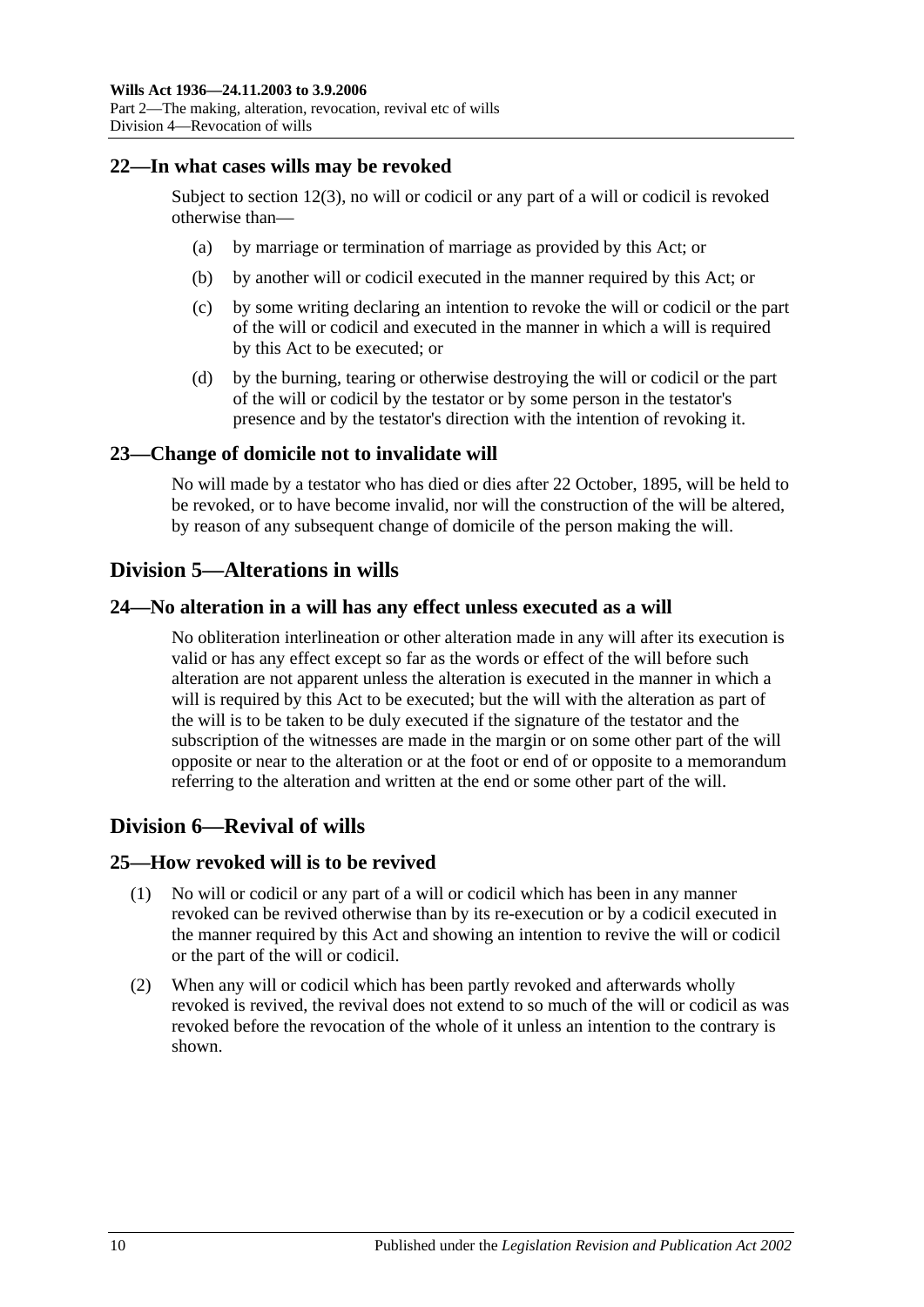## <span id="page-10-0"></span>**Division 7—Rectification of wills**

## <span id="page-10-1"></span>**25AA—Power of rectification**

- (1) If the Court is satisfied that a will does not accurately reflect the testamentary intentions of a deceased person, the Court may order that the will be rectified so as to give proper expression to those intentions.
- (2) An application for an order under this section must not, except with the consent of the Court, be made more than six months after the grant of probate or letters of administration.
- (3) Nothing in this section affects the operation of section 29 of the *[Trustee Act](http://www.legislation.sa.gov.au/index.aspx?action=legref&type=act&legtitle=Trustee%20Act%201936) 1936*.

# <span id="page-10-2"></span>**Part 3—Validity of wills made outside the State**

## <span id="page-10-3"></span>**25A—Interpretation and application**

(1) In this Part—

*country* means any place or group of places having its own law of nationality (including the Commonwealth of Australia and its territories);

*internal law* in relation to any country or place means the law which would apply in a case where no question of the law in force in any other country or place arose;

*place* means any territory (including a State or Territory of the Commonwealth of Australia).

- (2) Where under this Act the internal law in force in any country or place is to be applied in the case of a will, but there are in force in that country or place two or more systems of internal law relating to the formal validity of wills, the system to be applied must be ascertained as follows:
	- (a) if there is in force throughout the country or place a rule indicating which of those systems can properly be applied in the case in question, that rule must be followed; or
	- (b) if there is no such rule, the system will be that with which the testator was most closely connected at the relevant time and for this purpose the relevant time is the time of the testator's death where the matter is to be determined by reference to circumstances prevailing at his or her death and the time of execution of the will in any other case.
- (3) In determining for the purposes of this Act whether or not the execution of a will conformed to a particular law, regard must be had to the formal requirements of that law at the time of execution, but this does not prevent account being taken of an alteration of law affecting wills executed at that time if the alteration enables the will to be treated as properly executed.
- (4) This Part does not apply to a will of a testator who died before the commencement of the *[Wills Act Amendment Act](http://www.legislation.sa.gov.au/index.aspx?action=legref&type=act&legtitle=Wills%20Act%20Amendment%20Act%201966) 1966* and does apply to a will of a testator who dies after that commencement whether the will was executed before or after that commencement.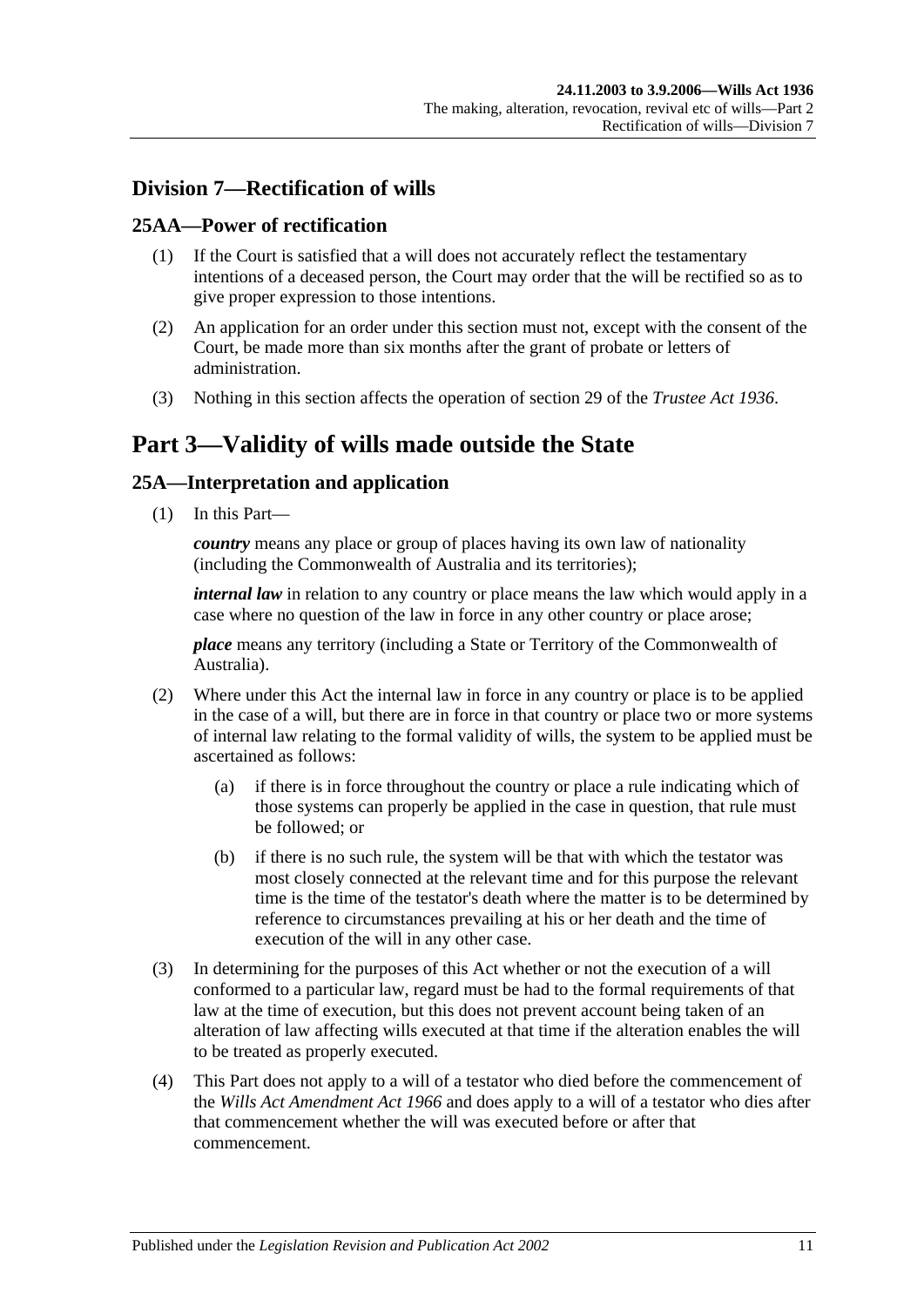(5) Where (whether in pursuance of this Act or not) a law in force outside the State falls to be applied in relation to a will, any requirement of that law whereby special formalities are to be observed by testators answering a particular description, or witnesses to the execution of a will are to possess certain qualifications, will be treated, notwithstanding any rule of that law to the contrary, as a formal requirement only.

## <span id="page-11-0"></span>**25B—General rule as to formal validity**

Notwithstanding any other provision of this Act, a will is to be treated as properly executed for all purposes if its execution conformed to the internal law in force in the place where it was executed, or in the place where, at the time of its execution or of the testator's death, he or she was domiciled or had his or her habitual residence, or in a country of which, at either of those times, he or she was a national.

#### <span id="page-11-1"></span>**25C—Additional rules**

Without limiting the generality of [section](#page-11-0) 25B, the following wills are to be treated as properly executed for the purpose of being admitted in the State to probate:

- (a) a will executed on board a vessel or aircraft of any description, if the execution of the will conformed to the internal law in force in the place with which, having regard to its registration (if any) and other relevant circumstances, the vessel or aircraft may be taken to have been most closely connected;
- (b) a will so far as it disposes of immovable property if its execution conformed to the internal law in force in the country or place where the property was situated;
- (c) a will so far as it revokes a will which under this Act would be treated as properly executed or revokes a provision which under this Act would be treated as comprised in a properly executed will if the execution of the later will conformed to any law by reference to which the revoked will or provision would be so treated;
- (d) a will so far as it exercises a power or appointment if the execution of the will conformed to the law governing the essential validity of the power.

#### <span id="page-11-2"></span>**25D—Validity of statutory wills made outside the State**

- (1) A statutory will made according to the law of the place where the deceased was resident at the time of execution will be regarded as a valid will of the deceased.
- (2) In this section—

*statutory will* means a will executed by virtue of a statutory provision on behalf of a person who, at the time of execution, lacked testamentary capacity.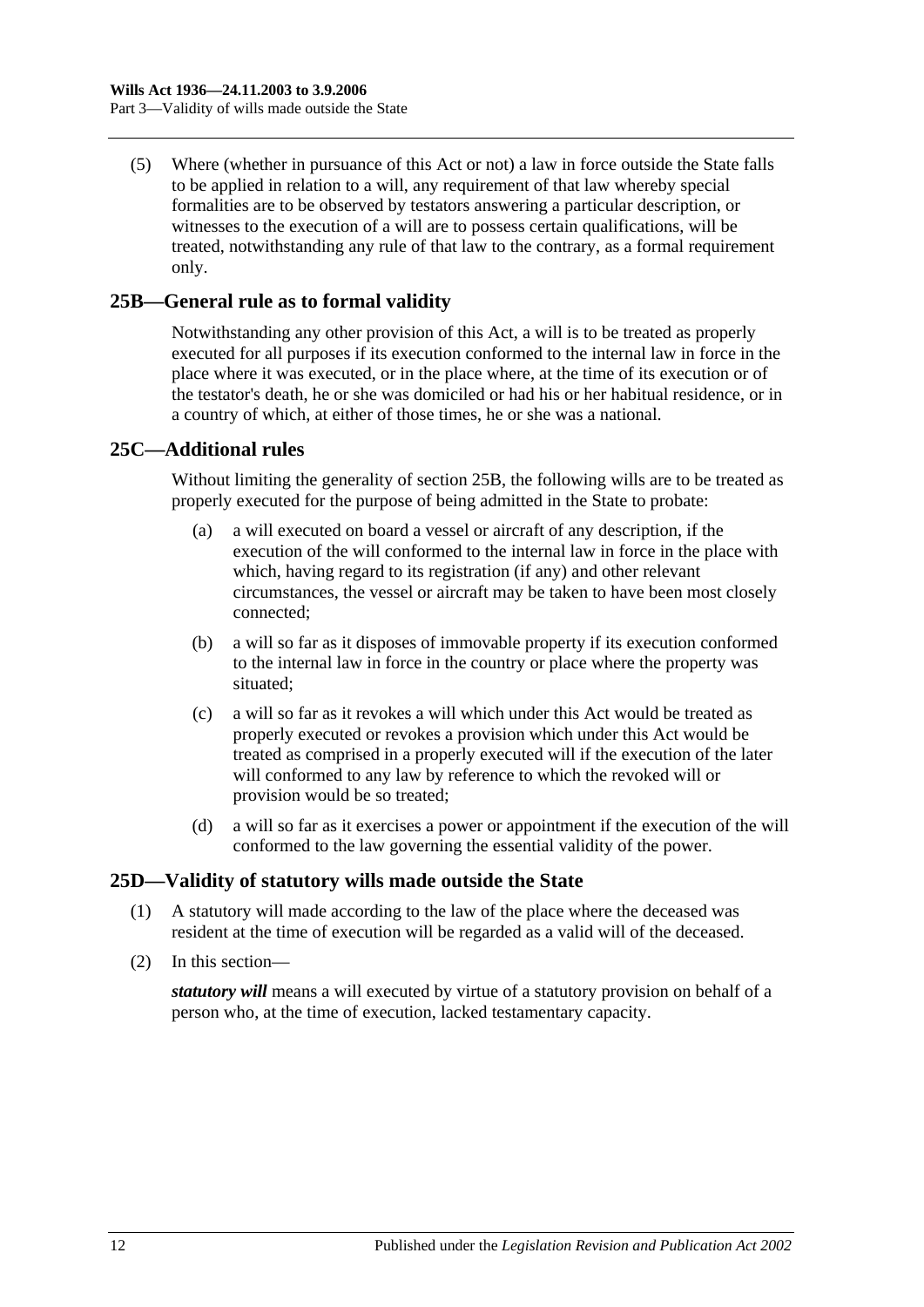# <span id="page-12-0"></span>**Part 4—Construction of wills**

## <span id="page-12-1"></span>**26—When a devise not to be rendered inoperative etc**

No conveyance or other act made or done subsequently to the execution of a will of or relating to any real or personal estate comprised in the will except an act by which the will is revoked as aforesaid prevents the operation of the will with respect to such estate or interest in that real or personal estate as the testator had power to dispose of by will at the time of his or her death.

## <span id="page-12-2"></span>**27—A will to speak from the death of the testator**

Every will is to be construed with reference to the real estate and personal estate comprised in it to speak and take effect as if it had been executed immediately before the death of the testator unless a contrary intention appears by the will.

## <span id="page-12-3"></span>**28—What a residuary devise includes**

Unless a contrary intention appears by the will, any real estate or interest in real estate comprised or intended to be comprised in any devise in a will, which devise fails or is void by reason of the death of the devisee in the lifetime of the testator or by reason of the devise being contrary to law or otherwise incapable of taking effect, will be included in the residuary devise (if any) contained in the will.

## <span id="page-12-4"></span>**29—What estates a general devise includes**

A devise of the land of the testator or of the land of the testator in any place or in the occupation of any person mentioned in his or her will or otherwise described in a general manner, and any other general devise which would describe a leasehold estate if the testator had no freehold estate which could be described by it, is to be construed to include the leasehold estates of the testator or his or her leasehold estates or any of them to which such description extends, as the case may be, as well as freehold estates, unless a contrary intention appears by the will.

## <span id="page-12-5"></span>**30—What property subject to a power of appointment a general gift includes**

- (1) A general devise of the real estate of the testator in any place or in the occupation of any person mentioned in the testator's will or otherwise described in a general manner is to be construed to include any real estate or any real estate to which the description extends (as the case may be) which the testator has power to appoint in any manner he or she may think proper and operates as an execution of that power unless a contrary intention appears by the will.
- (2) In like manner a bequest of the personal estate of the testator or any bequest of personal property described in a general manner is to be construed to include any personal estate or any personal estate to which the description extends (as the case may be) which the testator has power to appoint in any manner he or she may think proper and operates as an execution of that power unless a contrary intention appears by the will.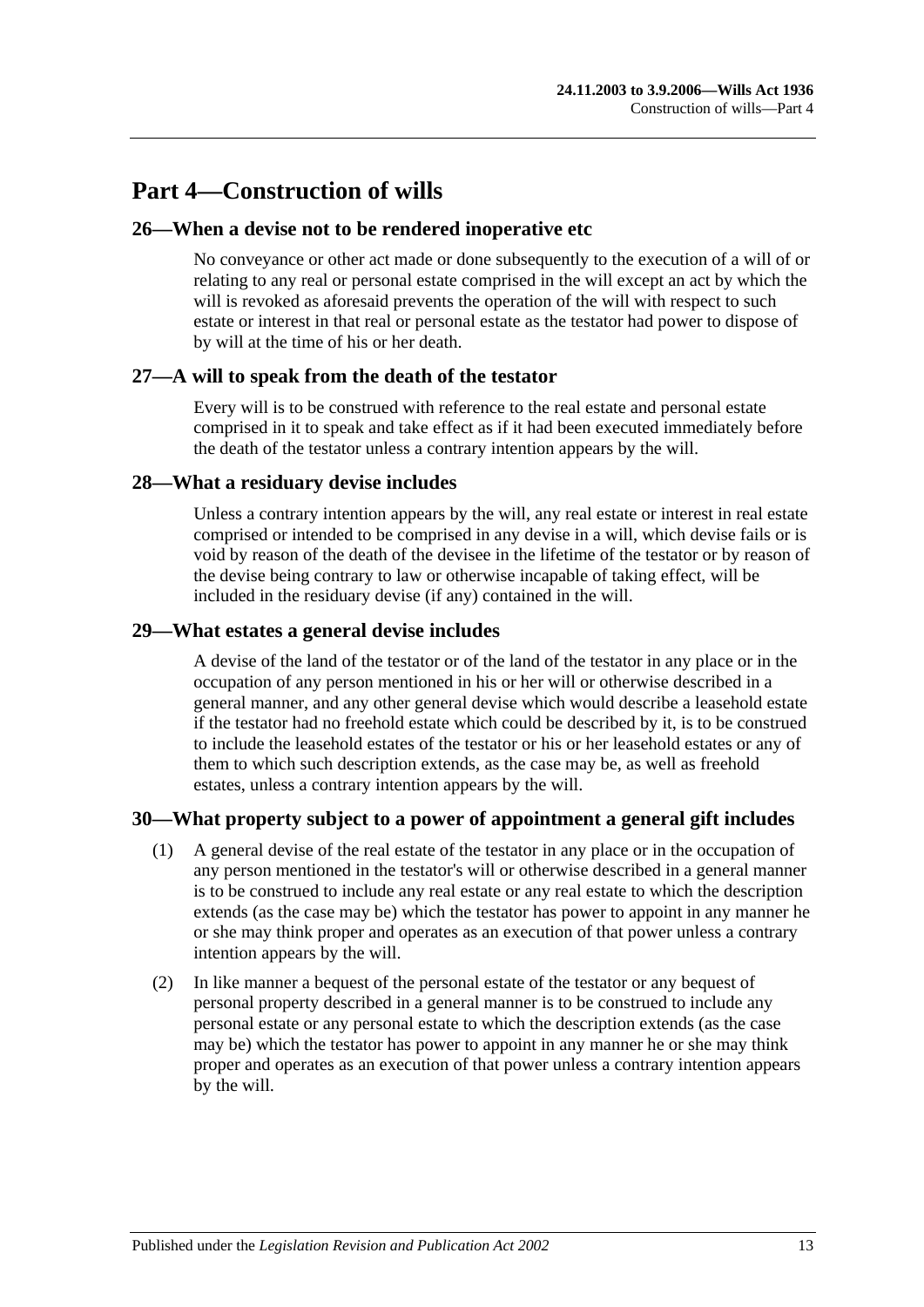#### <span id="page-13-0"></span>**31—How a devise without words of limitation is to be construed**

Where any real estate is devised to any person without any words of limitation, that devise is to be construed to pass the whole estate or interest (whether the fee simple or any other estate or interest), which the testator had power to dispose of by will in that real estate unless a contrary intention appears by the will.

## <span id="page-13-1"></span>**32—How the words "die without issue" or "die without leaving issue" are to be construed**

- <span id="page-13-5"></span>(1) In any devise or bequest of real or personal estate the words "die without issue" or "die without leaving issue" or "have no issue" or any other words which may import either a want or failure of issue of any person in his or her lifetime or at the time of his or her death, or an indefinite failure of his or her issue are to be construed to mean a want or failure of issue in the lifetime or at the time of death of that person and not an indefinite failure of his or her issue unless a contrary intention appears by the will by reason of that person having a prior estate tail or of a preceding gift being without any implication arising from such words a limitation of an estate tail to that person or issue or otherwise.
- (2) This section does not extend to cases where the words mentioned in [subsection](#page-13-5) (1) import if no issue described in a preceding gift is born or if there is no issue who lives to attain the age or otherwise answer the description required for obtaining a vested estate by a preceding gift to such issue.

#### <span id="page-13-2"></span>**33—No devise to trustees or executors etc operates to pass a chattel interest**

Where any real estate is devised to any trustee or executor that devise is to be construed to pass the whole estate or interest (whether the fee simple or any other estate or interest), which the testator had power to dispose of by will in that real estate unless a definite term of years absolute or determinable or an estate of freehold is thereby given to him or her expressly or by implication.

#### <span id="page-13-3"></span>**34—Trustees under an unlimited devise etc to take the fee**

Where any real estate is devised to a trustee without any express limitation of the estate to be taken by the trustee and the beneficial interest in the real estate or in the surplus rents and profits of the real estate is not given to any person for life or that beneficial interest is given to any person for life but the purposes of the trust may continue beyond the life of that person, that devise is to be construed to vest in the trustee the whole legal estate (whether the fee simple or any other estate) which the testator had power to dispose of by will in that real estate and not an estate determinable when the purposes of the trust are satisfied.

#### <span id="page-13-4"></span>**35—Devises of estates tail do not lapse**

Where any person to whom any real estate is devised for an estate tail or an estate in quasi entail, dies in the lifetime of the testator leaving issue who would be heritable under the entail and any such issue are living at the time of the death of the testator, the devise does not lapse but takes effect as if the death of that person had happened immediately after the death of the testator unless a contrary intention appears by the will.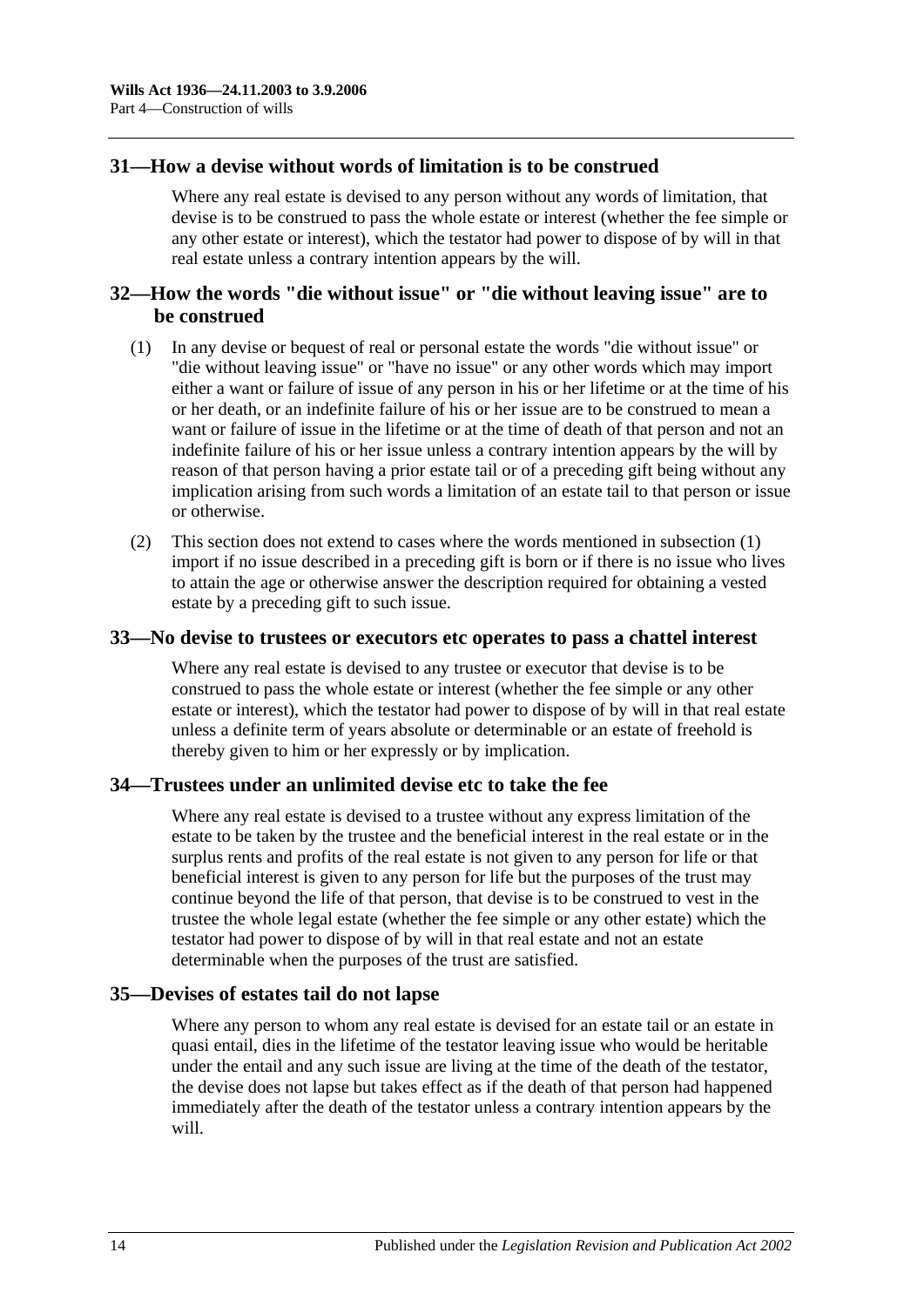## <span id="page-14-0"></span>**36—Gifts to children or other issue who leave issue living at the testator's death do not lapse**

Where any person being a child or other issue of the testator to whom any real or personal estate is devised or bequeathed for any estate or interest not determinable at or before the death of that person dies in the lifetime of the testator leaving issue and any such issue of that person is living at the time of the death of the testator, the devise or bequest does not lapse, but takes effect as if the death of that person had happened immediately after the death of the testator unless a contrary intention appears by the will.

## <span id="page-14-1"></span>**37—Validity of certain wills**

Nothing in [section](#page-6-3) 13, [14](#page-7-0) or [23](#page-9-1) invalidates any will or other testamentary instrument as regards personal estate which would have been valid if those sections had not been passed, except as that will or other testamentary instrument may be revoked or altered by any subsequent will or testamentary instrument made valid by those sections.

## <span id="page-14-2"></span>**38—References to valuations made or accepted for succession duty purposes etc to be construed, where appropriate, as references to valuations made by competent valuers**

Where a will refers expressly or by implication to a valuation made or accepted for the purpose of assessing succession duty or any other form of death duty, that reference is, if the valuation contemplated by the reference is not required under the law of this State or of any other place, to be construed as if it were a reference to a valuation made by a competent valuer.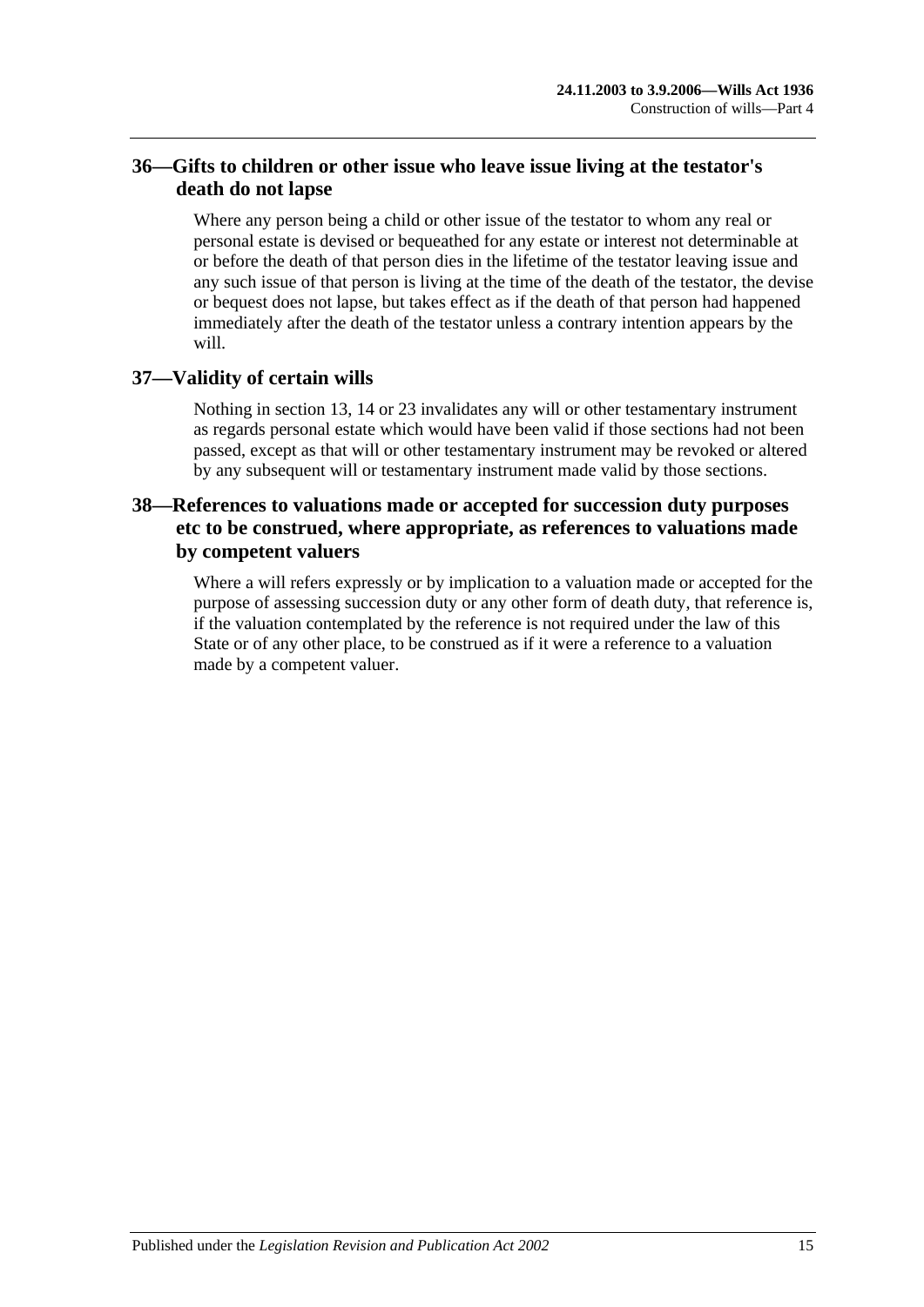# <span id="page-15-0"></span>**Legislative history**

## **Notes**

- Amendments of this version that are uncommenced are not incorporated into the text.
- Please note—References in the legislation to other legislation or instruments or to titles of bodies or offices are not automatically updated as part of the program for the revision and publication of legislation and therefore may be obsolete.
- Earlier versions of this Act (historical versions) are listed at the end of the legislative history.
- For further information relating to the Act and subordinate legislation made under the Act see the Index of South Australian Statutes or www.legislation.sa.gov.au.

# **Legislation repealed by principal Act**

The *Wills Act 1936* repealed the following:

*An Act for adopting a certain Act of Parliament intituled "An Act for the Amendment of the Laws with respect to Wills" in the administration of Justice in South Australia in like manner as other laws in England are applied therein (No. 16 of 1842)*

*An Act for the amendment of the laws with respect to wills (The Imperial Act 7 Will. 4 and 1 Vict., c. 26)*

*Wills Amendment Act 1862*

*An Act to amend the law with respect to wills (No. 620 of 1895)*

*Wills (Naval and Military Services) Amendment Act 1915*

## **Principal Act and amendments**

| Year | N <sub>0</sub> | Title                                                                                    | Assent    | Commencement                                      |
|------|----------------|------------------------------------------------------------------------------------------|-----------|---------------------------------------------------|
| 1936 | 2302           | Wills Act 1936                                                                           | 5.11.1936 | 1.6.1937 (Gazette 25.3.1937 p644)                 |
| 1940 | -11            | Wills Act Amendment Act 1940                                                             | 26.9.1940 | 26.9.1940                                         |
| 1966 | 27             | Wills Act Amendment Act 1966                                                             | 17.3.1966 | 17.3.1966                                         |
| 1969 | 13             | Wills Act Amendment Act 1969                                                             | 27.2.1969 | 27.2.1969                                         |
| 1972 | -10            | Wills Act Amendment Act 1972                                                             | 23.3.1972 | 31.5.1973 (Gazette 31.5.1973 p2318)               |
| 1975 | 55             | Wills Act Amendment Act 1975                                                             | 17.4.1975 | 17.4.1975                                         |
| 1975 | 86             | Wills Act Amendment Act (No. 2) 197520.11.1975                                           |           | 29.1.1976 (Gazette 29.1.1976 p357)                |
| 1980 | 34             | Wills Act Amendment Act 1980                                                             | 17.4.1980 | $1.1.1980$ : s 2                                  |
| 1990 | 54             | Statute Law Revision Act (No. 2) 1990 22.11.1990                                         |           | Sch 3—18.2.1991 ( <i>Gazette 10.1.1991</i><br>p30 |
| 1994 | 9              | Wills (Miscellaneous) Amendment<br>Act 1994                                              | 21.4.1994 | 1.7.1994 (Gazette 2.6.1994 p1522)                 |
| 1996 | 36             | Wills (Wills for Persons Lacking<br><b>Testamentary Capacity</b> ) Amendment<br>Act 1996 | 2.5.1996  | 10.6.1996 (Gazette 23.5.1996 p2534)               |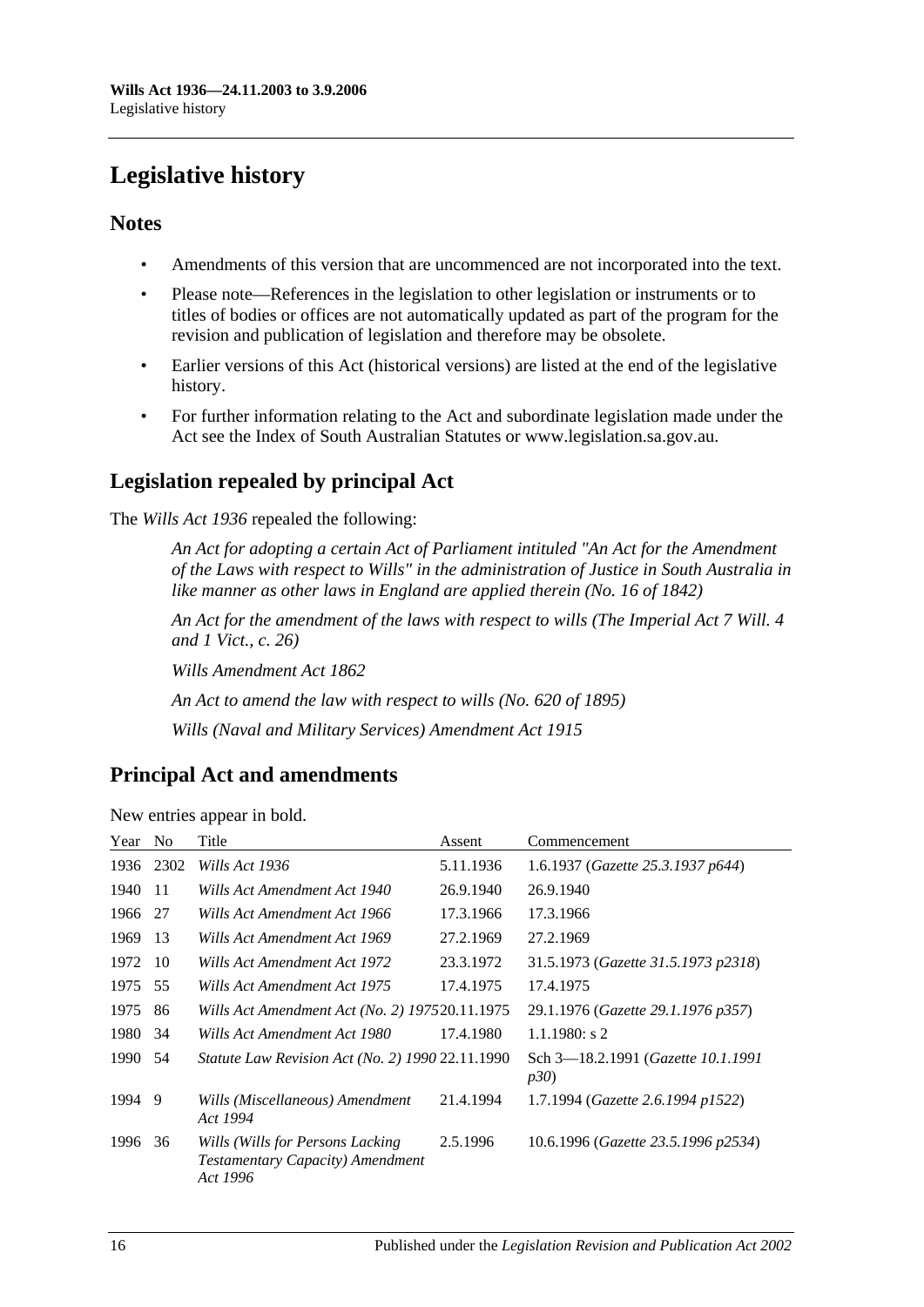| 1996 39 |     | Wills (Effect of Termination of<br>Marriage) Amendment Act 1996                    | 6.6.1996   | 5.8.1996 (Gazette 27.6.1996 p3104)                              |
|---------|-----|------------------------------------------------------------------------------------|------------|-----------------------------------------------------------------|
| 1998    | -59 | <b>Statutes Amendment</b><br>(Attorney-General's Portfolio)<br>Act 1998            | 3.9.1998   | Pt 13 (s 22)-13.12.1998 (Gazette<br>3.12.1998 p1676             |
| 2000    | -57 | <b>Statutes Amendment and Repeal</b><br>(Attorney-General's Portfolio)<br>Act 2000 | 20.7.2000  | Pt 15 (ss 30 & 31)-14.8.2000 ( <i>Gazette</i><br>10.8,2000 p444 |
| 2003    | 44  | <i>Statute Law Revision Act 2003</i>                                               | 23.10.2003 | Sch 1-24.11.2003 ( <i>Gazette 13.11.2003</i><br><i>p4048</i> )  |
| 2006    | -17 | <b>Statutes Amendment (New Rules of</b><br>Civil Procedure) Act 2006               | 6.7.2006   | Pt 80 (s $257$ )—4.9.2006 ( <i>Gazette</i><br>17.8.2006 p2831)  |

## **Provisions amended since 3 February 1976**

• Legislative history prior to 3 February 1976 appears in marginal notes and footnotes included in the consolidation of this Act contained in Volume 11 of The Public General Acts of South Australia 1837-1975 at page 564.

New entries appear in bold.

| Entries that relate to provisions that have been deleted appear in italics. |                                                                                       |              |  |  |  |
|-----------------------------------------------------------------------------|---------------------------------------------------------------------------------------|--------------|--|--|--|
| Provision                                                                   | How varied                                                                            | Commencement |  |  |  |
| Long title                                                                  | amended by 44/2003 s 3(1) (Sch 1)                                                     | 24.11.2003   |  |  |  |
| Pt1                                                                         |                                                                                       |              |  |  |  |
| s 1                                                                         | substituted by $54/1990$ s $3(1)$ (Sch 3)                                             | 18.2.1991    |  |  |  |
| s <sub>2</sub>                                                              | deleted by $54/1990 s 3(1)$ (Sch 3)                                                   | 18.2.1991    |  |  |  |
| s <sub>3</sub>                                                              | amended by 54/1990 s 3(1) (Sch 3)                                                     | 18.2.1991    |  |  |  |
| adult                                                                       | inserted by $9/1994$ s $3(a)$                                                         | 1.7.1994     |  |  |  |
| minor                                                                       | inserted by $9/1994$ s $3(b)$                                                         | 1.7.1994     |  |  |  |
| Pt 2                                                                        |                                                                                       |              |  |  |  |
| Pt 2 Div 1                                                                  | heading preceding s 4 deleted and Div 1 heading<br>inserted by 44/2003 s 3(1) (Sch 1) | 24.11.2003   |  |  |  |
| s <sub>4</sub>                                                              | amended by 54/1990 s 3(1) (Sch 3)                                                     | 18.2.1991    |  |  |  |
| Pt 2 Div 2                                                                  | heading preceding s 5 deleted and Div 2 heading<br>inserted by 44/2003 s 3(1) (Sch 1) | 24.11.2003   |  |  |  |
| s <sub>5</sub>                                                              | amended by 54/1990 s 3(1) (Sch 3)                                                     | 18.2.1991    |  |  |  |
|                                                                             | substituted by 9/1994 s 4                                                             | 1.7.1994     |  |  |  |
| s <sub>6</sub>                                                              | inserted by 9/1994 s 4                                                                | 1.7.1994     |  |  |  |
| s 7                                                                         | inserted by 36/1996 s 3                                                               | 10.6.1996    |  |  |  |
| Pt 2 Div 3                                                                  | heading preceding s 8 deleted and Div 3 heading<br>inserted by 44/2003 s 3(1) (Sch 1) | 24.11.2003   |  |  |  |
| $\sqrt{s}$ 8                                                                | amended by 54/1990 s 3(1) (Sch 3)                                                     | 18.2.1991    |  |  |  |
|                                                                             | substituted by 9/1994 s 5                                                             | 1.7.1994     |  |  |  |
| s 9                                                                         | amended by $54/1990 s 3(1)$ (Sch 3)                                                   | 18.2.1991    |  |  |  |
|                                                                             | deleted by $9/1994 s 6$                                                               | 1.7.1994     |  |  |  |
| s 11                                                                        | amended by 54/1990 s 3(1) (Sch 3)                                                     | 18.2.1991    |  |  |  |

Entries that relate to provisions that have been deleted appear in itali.

s 12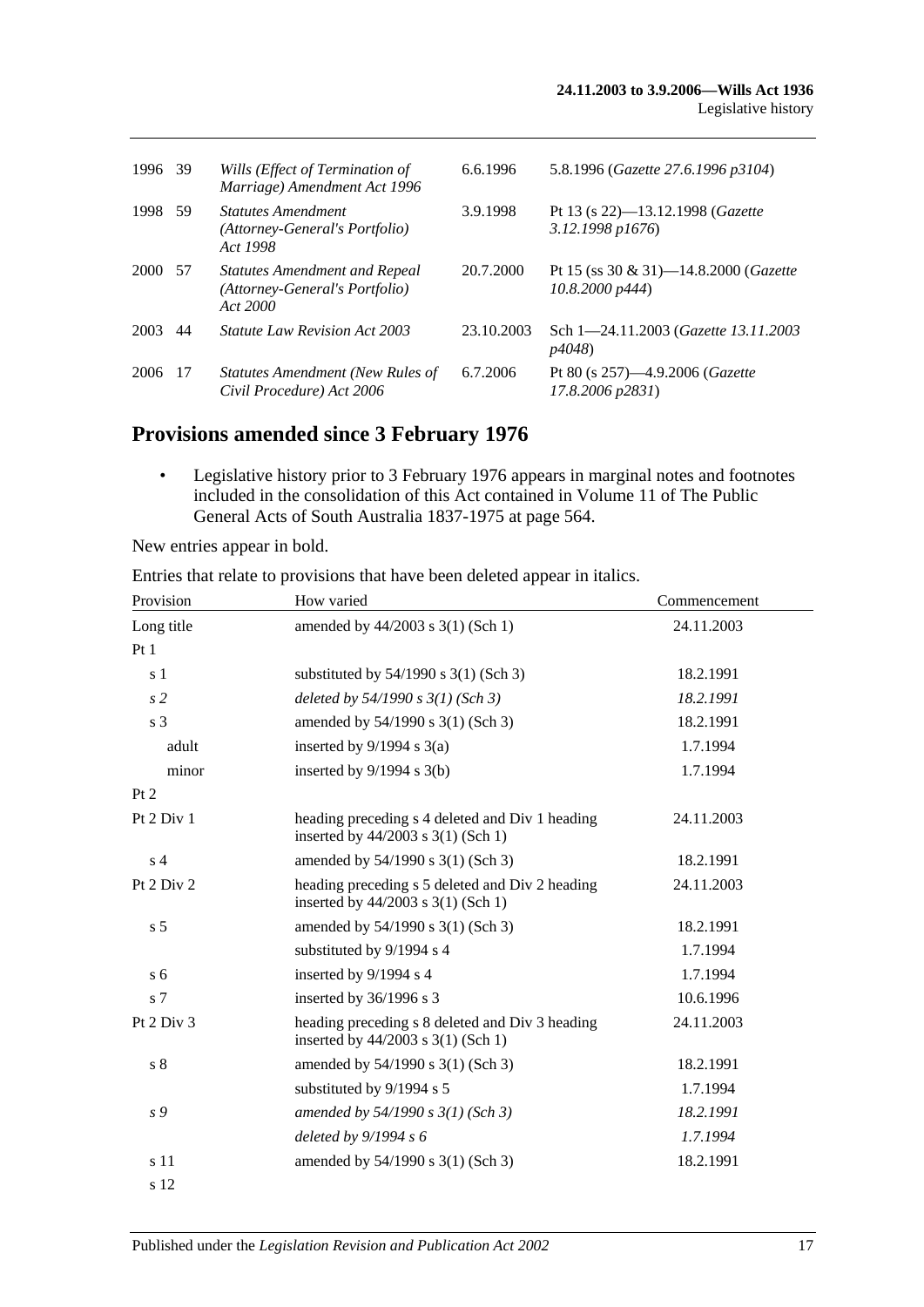#### **Wills Act 1936—24.11.2003 to 3.9.2006** Legislative history

| 12(2)               | amended by 54/1990 s 3(1) (Sch 3)                                                            | 18.2.1991  |
|---------------------|----------------------------------------------------------------------------------------------|------------|
|                     | substituted by 9/1994 s 7                                                                    | 1.7.1994   |
|                     | substituted by 59/1998 s 22                                                                  | 13.12.1998 |
|                     | substituted by 57/2000 s 30                                                                  | 14.8.2000  |
| s 12(3)             | inserted by 9/1994 s 7                                                                       | 1.7.1994   |
|                     | substituted by 59/1998 s 22                                                                  | 13.12.1998 |
|                     | substituted by 57/2000 s 30                                                                  | 14.8.2000  |
| s $12(4)$ and $(5)$ | inserted by 9/1994 s 7                                                                       | 1.7.1994   |
| ss 13 and 14        | amended by 54/1990 s 3(1) (Sch 3)                                                            | 18.2.1991  |
| s <sub>15</sub>     | deleted by $54/1990 s 3(1)$ (Sch 3)                                                          | 18.2.1991  |
| s 16                | amended by 54/1990 s 3(1) (Sch 3)                                                            | 18.2.1991  |
| s 17                | s 17(1) amended and redesignated as s 17 by<br>54/1990 s 3(1) (Sch 3)                        | 18.2.1991  |
| ss 18 and 19        | amended by 54/1990 s 3(1) (Sch 3)                                                            | 18.2.1991  |
| Pt 2 Div 4          | heading preceding s 20 deleted and Div 4<br>heading inserted by $44/2003$ s $3(1)$ (Sch 1)   | 24.11.2003 |
| s 20                | amended by 54/1990 s 3(1) (Sch 3)                                                            | 18.2.1991  |
| s20A                | inserted by 39/1996 s 3                                                                      | 5.8.1996   |
| s 21                | amended by 54/1990 s 3(1) (Sch 3)                                                            | 18.2.1991  |
| s 22                | amended by 54/1990 s 3(1) (Sch 3)                                                            | 18.2.1991  |
|                     | amended by 39/1996 s 4                                                                       | 5.8.1996   |
|                     | amended by 57/2000 s 31                                                                      | 14.8.2000  |
| s 23                | amended by 54/1990 s 3(1) (Sch 3)                                                            | 18.2.1991  |
| Pt 2 Div 5          | heading preceding s 24 deleted and Div 5<br>heading inserted by $44/2003$ s $3(1)$ (Sch 1)   | 24.11.2003 |
| s <sub>24</sub>     | amended by 54/1990 s 3(1) (Sch 3)                                                            | 18.2.1991  |
| Pt 2 Div 6          | heading preceding s 25 deleted and Div 6<br>heading inserted by $44/2003$ s 3(1) (Sch 1)     | 24.11.2003 |
| s <sub>25</sub>     | amended by 54/1990 s 3(1) (Sch 3)                                                            | 18.2.1991  |
| Pt 2 Div 7          | heading preceding s 25AA inserted by 9/1994 s 8                                              | 1.7.1994   |
|                     | heading preceding s 25AA deleted and Div 7<br>heading inserted by $44/2003$ s $3(1)$ (Sch 1) | 24.11.2003 |
| $s$ 25AA            | inserted by 9/1994 s 8                                                                       | 1.7.1994   |
| Pt <sub>3</sub>     | heading substituted by 36/1996 s 4                                                           | 10.6.1996  |
| s25A                |                                                                                              |            |
| s $25A(2)$ —(5)     | amended by 54/1990 s 3(1) (Sch 3)                                                            | 18.2.1991  |
| s25B                | amended by 54/1990 s 3(1) (Sch 3)                                                            | 18.2.1991  |
| $s$ 25 $C$          | s $25C(1)$ amended and redesignated as s $25C$ by<br>54/1990 s 3(1) (Sch 3)                  | 18.2.1991  |
| s 25D               | inserted by 36/1996 s 5                                                                      | 10.6.1996  |
| $ss 26 - 37$        | amended by 54/1990 s 3(1) (Sch 3)                                                            | 18.2.1991  |
| s 38                | s 39 inserted by 34/1980 s 3                                                                 | 1.1.1980   |
|                     | s 39 amended and redesignated as s 38 by<br>54/1990 s 3(1) (Sch 3)                           | 18.2.1991  |